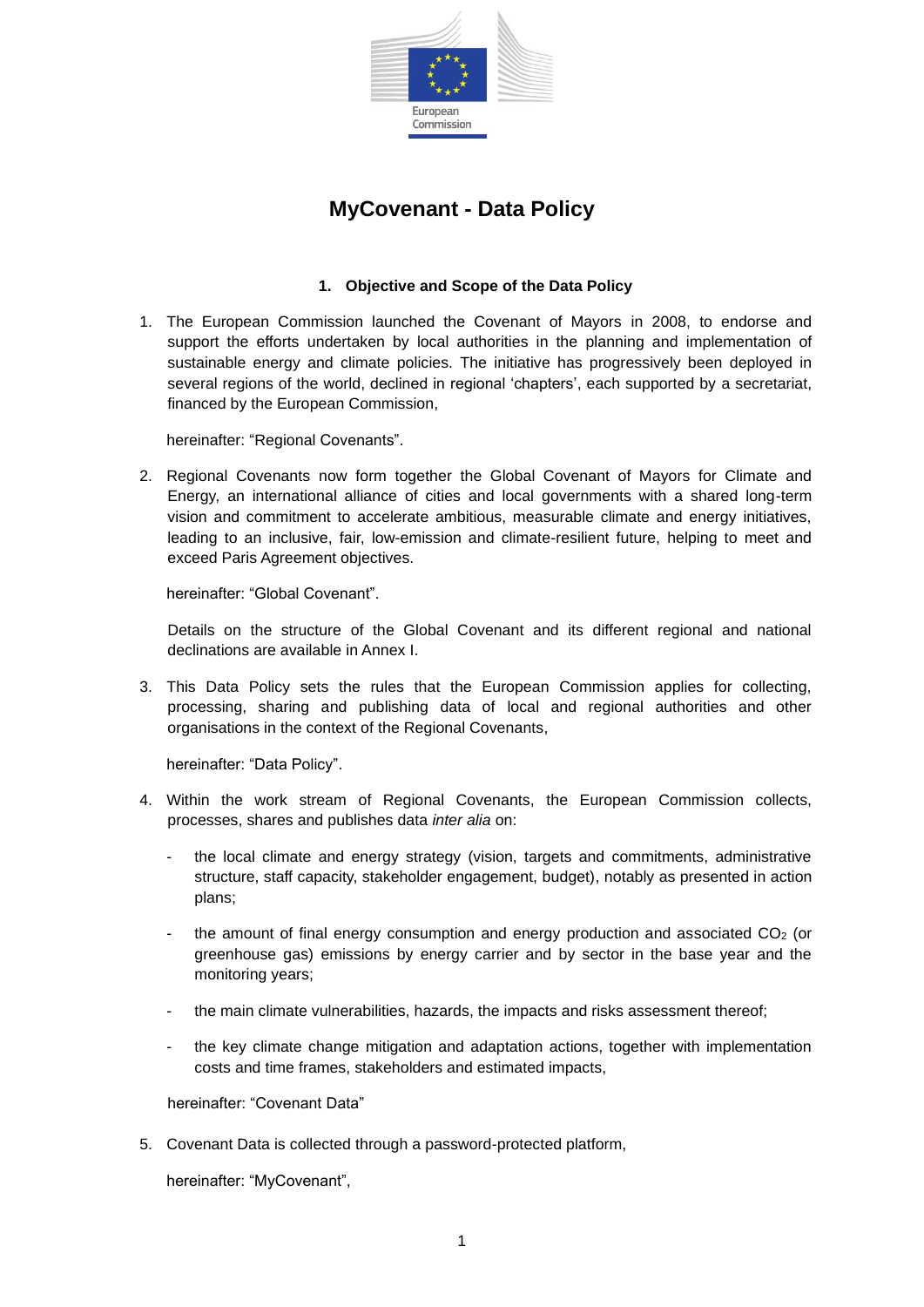

accessible through the public websites of Regional Covenants<sup>1</sup>.

- 6. Covenant Data may be published on the public websites of Regional Covenants, as well as on the European Union Open Data Portal [\(https://data.europa.eu/euodp/en/home\)](https://data.europa.eu/euodp/en/home) or the website of the European Commission (e.g. [https://ec.europa.eu/jrc/en\)](https://ec.europa.eu/jrc/en).
- 7. The Joint Research Centre of the European Commission processes the data to assess individual action plans (the so-called Sustainable Energy (and Climate) Action Plans (SE(C)APs), showcase good practices and conduct analysis of aggregated results.
- 8. In the context of Regional Covenants and the Global Covenant, the European Commission cooperates with partner institutions, associations, consultants and companies, authorised by the European Commission Services,

hereinafter: "Authorised Partners".

The list of Authorised Partners, together with a description of the scope of sharing data and references to data policies of the Authorised Partners is contained in Annex II.

9. By default, all Covenant Data are considered "open data". It means that Covenant Data should be open (published and made available for re-use for both commercial and noncommercial purposes), timely, comprehensive, accessible and usable, comparable and interoperable. It should contribute to improving governance, citizen engagement, inclusive development and innovation<sup>2</sup>.

# **2. Covenant Data Sourcing and Quality**

- 1. Covenant Data is sourced from:
- a) public authorities located in the European Union, in the understanding of the Directive 2003/98/EC on the re-use of public sector information (hereinafter: Directive 2003/98);
- b) public authorities located outside the European Union;

that joined any Regional Covenant through an official signatory process<sup>3</sup>,

hereinafter: "Signatories"; and

c) sub-national public authorities or other not-for-profit organisations, located inside or outside the European Union that joined Regional Covenants as Supporting Bodies<sup>4</sup> providing specific assistance to Signatories and helping the latter to report Covenant Data in MyCovenant,

<sup>1</sup> Landing page of MyCovenant:<http://mycovenant.eumayors.eu/site/landing>

<sup>2</sup> See International Open Data Charter: [https://opendatacharter.net/principles/.](https://opendatacharter.net/principles/)

 $3$  For example, for the Covenant of Mayors – Europe, the signatory process is as described here: <https://www.covenantofmayors.eu/join/join-as-a-signatory.html>

<sup>4</sup> For example: the so-called "Coordinators" and "Supporters" in the Covenant of Mayors – Europe framework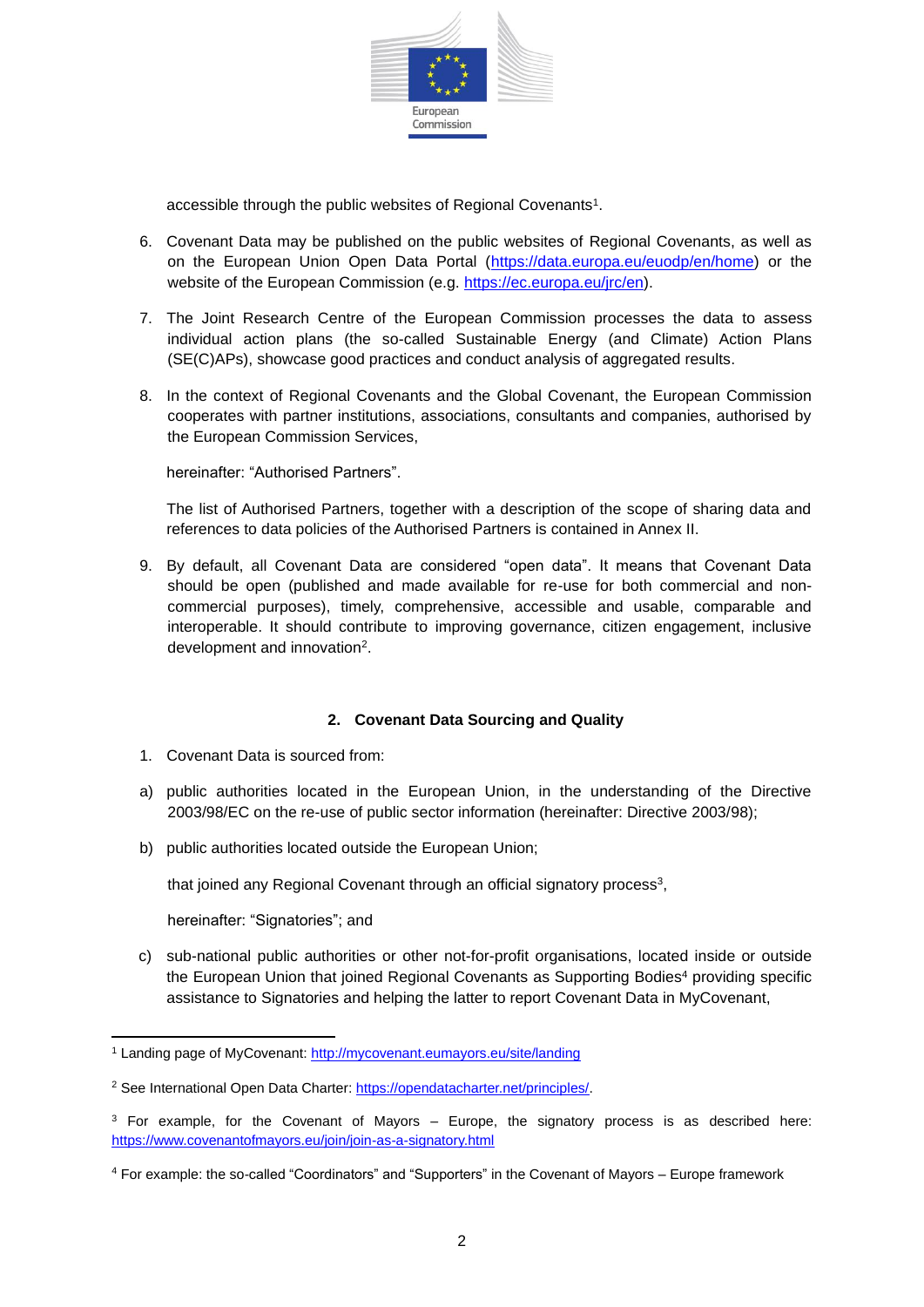

hereinafter "Supporting Bodies"; and

- d) the Authorised Partners, subject to the rules applicable to their activity.
- 2. Covenant Data are submitted to the European Commission through MyCovenant, allowing for a direct transfer of Covenant Data to the European Commission or its Authorised Partners.
- 3. Covenant Data shall be shared with the European Commission and its Authorised Partners on a voluntary basis, as determined by the signatory process and described in the "Reporting Framework"<sup>5</sup> . Signatories and Supporting Bodies bear responsibility for the lawfulness of sharing Covenant Data with European Commission and its Authorised Partners, that is for compliance with:
	- i. EU Member States' access regime established pursuant to Art. 4 of the Directive 2003/98 in case of Covenant Data originating from the EU;
	- ii. Other national data access regimes for the non-EU Signatories and the Supporting Bodies.
- 4. The Signatories and Supporting Bodies shall ensure that Covenant Data is of good quality, accurate and regularly updated.
- 5. The European Commission Services and their Authorised Partners may, in order to further improve overall quality, make the following changes to the Covenant Data:
	- i. removing errors, or irregularities;
	- ii. adding new parts or functionalities<sup>6</sup>.

#### **3. Use of Covenant Data by the European Commission Services**

- 1. Covenant Data, after a quality scrutiny, may be published and regularly updated as an open dataset, in accordance with Article 1.6. that shall serve as a reference for further publication and dissemination.
- 2. Covenant Data may be distributed to the public by publication of copies (print and electronic).
- 3. Covenant Data may also be communicated to the public (via Internet or otherwise), including via "open data" portals or schemes, including in existing databases or indexes and via merging with other data.
- 4. Pursuant to points 1, 2 and 3 above, the Covenant Data, its pieces, combinations or different illustrations shall be made available:
	- i. to the public without charge,

<sup>5</sup> See the MyCovenant reference material (i.e. the Covenant Reporting Template and associated Reporting Guidelines)[: https://www.covenantofmayors.eu/support/library.html](https://www.covenantofmayors.eu/support/library.html)

<sup>6</sup> For example: Nomenclature of territorial units for statistics (NUTS) levels, Heating Degree Days (HDD) etc.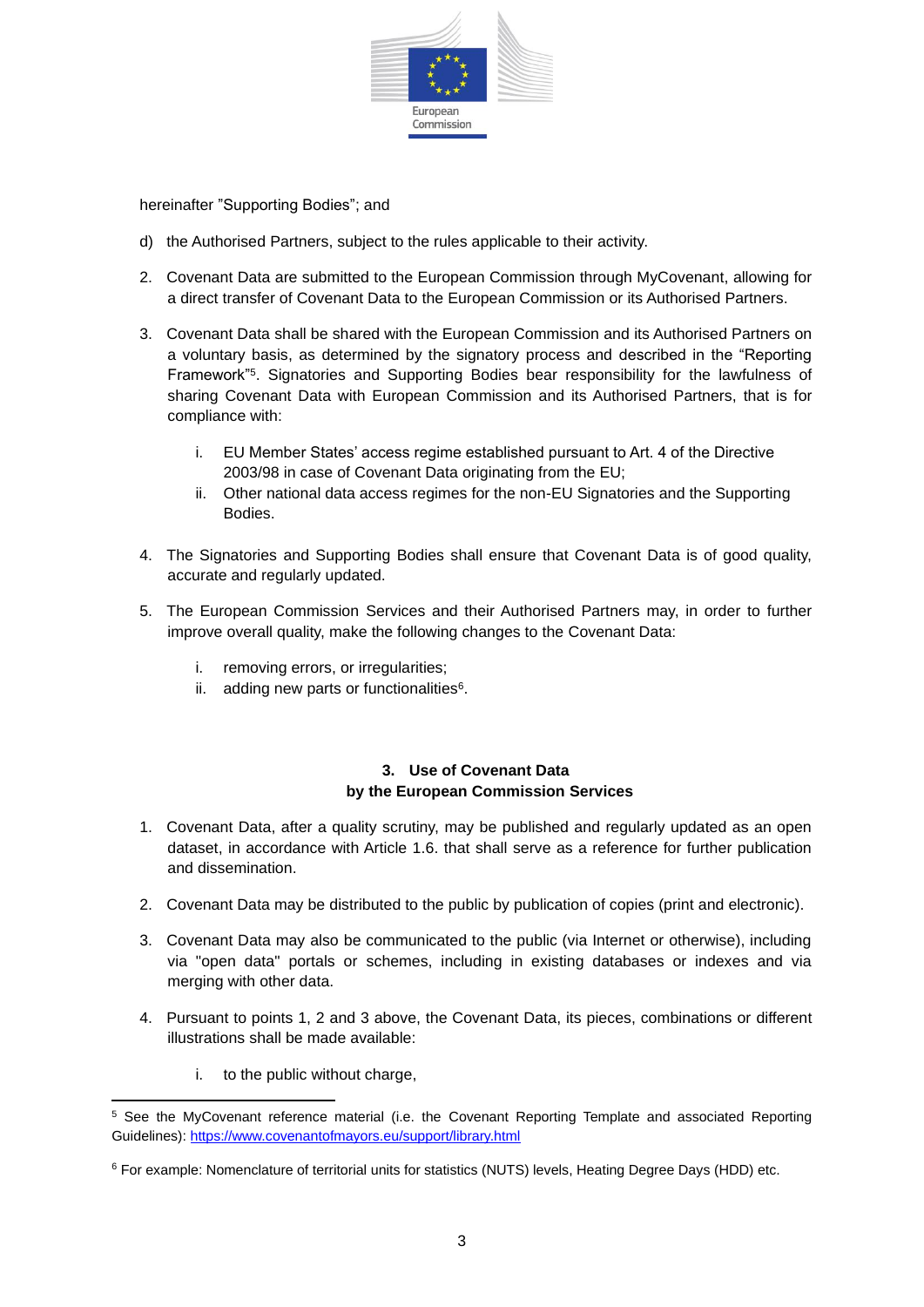

ii. to third parties for commercial or non-commercial use.

Recipients of Covenant Data are requested to attribute and indicate visibly MyCovenant as the source of Covenant Data.

#### **4. Use of Data by the Authorised Partners**

- 1. Only European Commission services managing Regional Covenants may designate Authorised Partners. The scope of their respective permissions may vary, in accordance with the decisions by these European Commission services.
- 2. Authorised Partners shall be bound by agreements with the European Commission, the applicable rules of this Data Policy and relevant EU and national laws<sup>7</sup>.
- 3. Authorised Partners may perform one or more of the following operations on the Covenant Data:
	- a. making available to their staff and to persons and entities working for them or on their behalf for further analysis;
	- b. installing, storing/archiving, uploading;
	- c. arranging, compiling, combining, retrieving;
	- d. copying, reproducing in whole or in part and in unlimited number of copies;
	- e. shortening, summarising;
	- f. adding new elements, such as metadata or linked data, legend, summary, graphics, subtitles, etc.;
	- g. extracting a part or dividing into parts;
	- h. translating in other languages;
	- i. processing and curating.
- 4. The list of Authorised Partners is provided in Annex II.

# **5. Confidential Covenant Data**

- 1. As a derogation from Art 3, Signatories and Supporting Bodies shall be allowed to request the European Commission or its Authorised Partners to limit the processing of Covenant Data notably on the grounds of national rules on sharing public data, i.e. Covenant Data originating from the EU that falls out of scope of the Directive 2003/98, as set out in Art.1 par. 2 thereof or other national rules of non-EU countries, hereinafter: "Confidential Data".
- 2. Should Signatories or Supporting Bodies wish the European Commission and its Authorised Partners to treat some of the Covenant Data as Confidential Data, they shall communicate

 $7$  For example, the General Data Protection Regulation – GDPR (see the "processing personal data" clause of this Data Policy).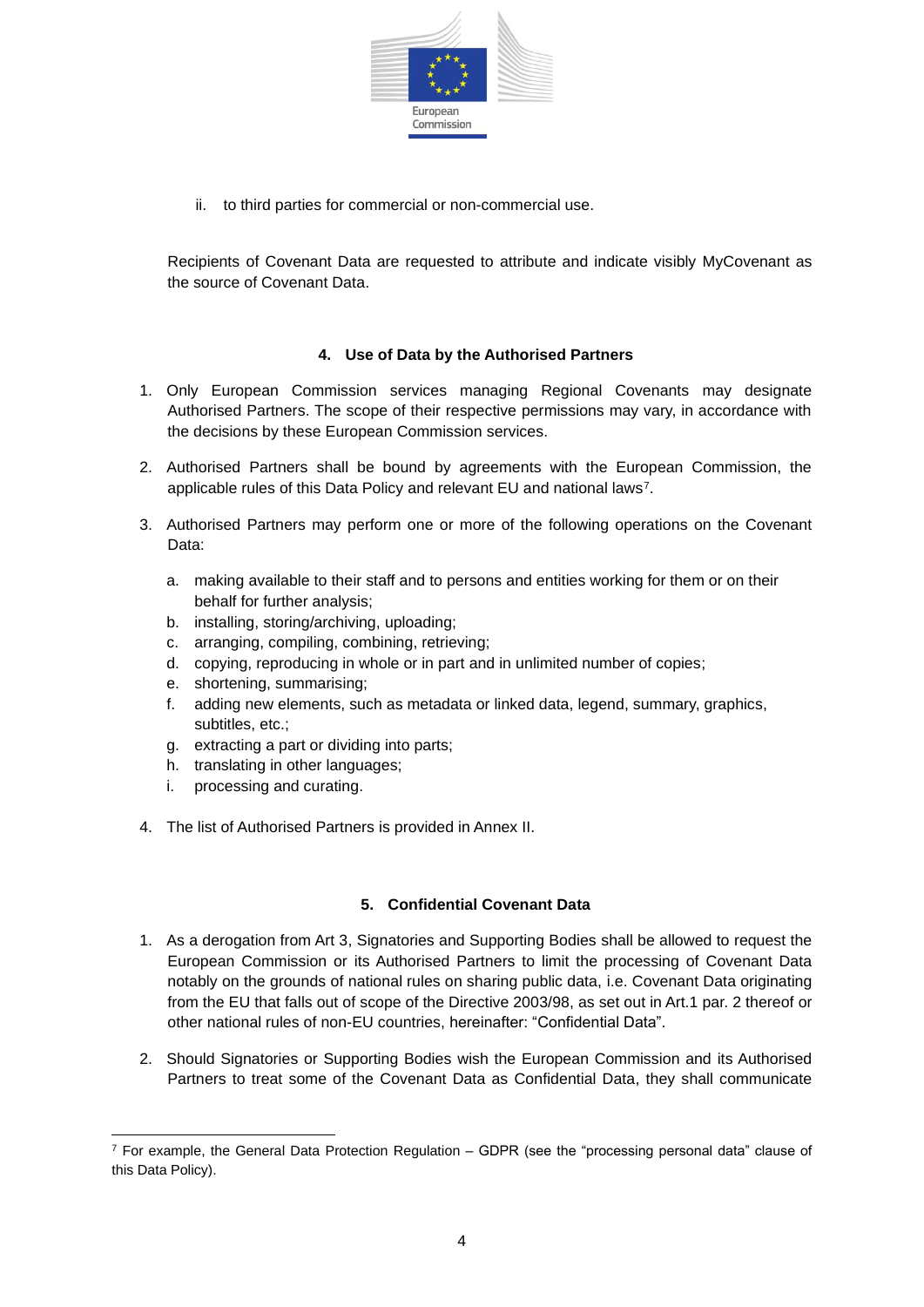

such wish to the European Commission or its Authorised Partner either directly in the concerned platform (MyCovenant) or by sending an email to [data-policy@eumayors.eu.](mailto:data-policy@eumayors.eu)

- 3. Confidential Data shall not be shared or distributed to any other third parties.
- 4. Confidential Data shall be used only for aggregated analysis, in such a way that aggregated analyses which are published do not permit to trace back the origin of the Confidential Data to any individual authority or organisation.
- 5. The procedure for designating Covenant Data as Confidential Data may evolve in the future. In such case, the new rules applying to Confidential Data shall apply only to new Confidential Data, not to previously provided Confidential Data. The Signatories shall refer to the Covenant initiative website for the latest update.
- 6. This Data Policy is without prejudice to existing rules about access to public documents, access to environmental information (including the INSPIRE Directive) or other similar legislation.
- 7. Status and scope of Confidential Data can be consulted by the Signatory, Coordinator or Supporter that requested to classify some of the Covenant Data submitted by them as Confidential Data, with the European Commission or its Authorised Partners at all times via email: [data-policy@eumayors.eu.](mailto:data-policy@eumayors.eu)

# **6. Processing of Personal Data**

1. Covenant Data may contain pieces of information such as names, emails and phone numbers of individuals that constitute personal data in the understanding of the General Data Protection Regulation (GDPR),

hereinafter: "Personal Data".

- 2. Personal Data shall be used only for the purposes of an efficient management of the Regional Covenants and for keeping contacts with Signatories and Supporting Bodies.
- 3. The European Commission and its Authorised Partners shall not disclose Personal Data to third parties without the consent of data subjects.
- 4. Signatories and Supporting Bodies hold responsibility for lawful sharing of Personal Data with the European Commission. The European Commission holds responsibility for processing Personal Data in accordance with the Regulation 2018/1725 of 23 October 2018 on the protection of natural persons with regard to the processing of personal data by the Union institution, bodies, offices and agencies and on the free movement of such data<sup>8</sup>.

<sup>&</sup>lt;sup>8</sup> Regulation (EU) 2018/1725 of the European Parliament and of the Council of 23 October 2018 on the protection of natural persons with regard to the processing of personal data by the Union institutions, bodies, offices and agencies and on the free movement of such data, and repealing Regulation (EC) No 45/2001 and Decision No 1247/2002/EC (Text with EEA relevance.), OJ L 295, 21.11.2018, p. 39–98.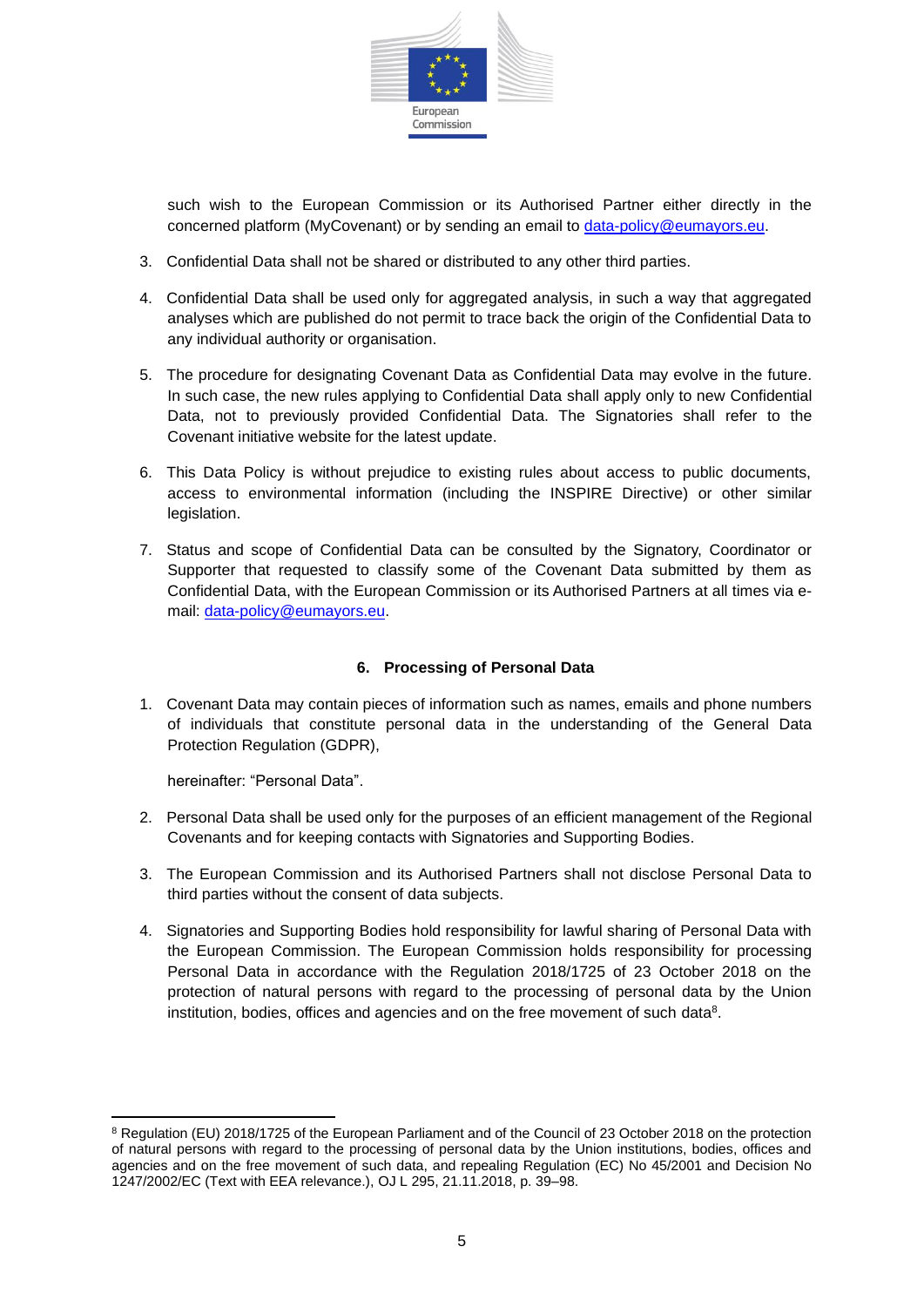

5. Authorised Partners shall be responsible for processing Personal Data in accordance with the General Data Protection Regulation (GDPR)<sup>9</sup>.

#### **7. Intellectual Property & Ownership of Data**

- 1. If Covenant Data is subject to intellectual property protection, the Signatory or Supporting Body hereby gives to the European Commission a non-exclusive royalty-free and worldwide licence to perform all the acts authorised under this Data Policy by the European Commission or, on its behalf, by the Authorised Partners, for the whole duration of the intellectual property protection on the Covenant Data.
- 2. Ownership of the Covenant Data, whenever such ownership exists, remains with the Signatories, Supporting Bodies or other data owners, and is not transferred to the European Commission or its Authorised Partners.

# **8. Entry into Force, Application and Termination**

- 1. This Data Policy replaces the previous Privacy Policy of the Covenant of Mayors initiative<sup>10</sup> and applies to Covenant Data submitted by the Signatory or Supporting Body from the moment of submission through MyCovenant as well as retroactively to Covenant Data previously submitted by the Signatories and Supporting Bodies through MyCovenant.
- 2. This Data Policy shall be deemed accepted by the Signatory or Supporting Body upon 1 month after its effective reception unless the Signatory or Supporting Body decides to opt out from the Data Policy. The reception is deemed effective after a delivery of an e-mail from the Covenant of Mayors – Europe secretariat to the e-mail address of a contact person provided by the Signatory or Supporting Body. If the e-mail address is not reachable, the reception is deemed effective after the secretariat has delivered an e-mail to an e-mail address provided by an automatic or personal return e-mail received from the Signatory or Supporting Body.

If a Signatory or Supporting Body decides to opt-out from the Data Policy, the European Commission and the Signatory or Supporting Body shall make their best efforts to clarify the concerns raised by the Signatory or Supporting Body and find a solution allowing the Signatory to remain part of the relevant Regional Covenant. This process should not be longer than 3 months.

- 3. Personal Data submitted to the European Commission or its Authorised Partners upon joining the relevant Regional Covenant shall continue to be treated as such.
- 4. If the Signatory or Supporting Body terminates its membership as signatory of the relevant Regional Covenant, the Data Policy ceases to apply. In case of membership termination, the

<sup>9</sup> Regulation (EU) 2016/679 of the European Parliament and of the Council of 27 April 2016 on the protection of natural persons with regard to the processing of personal data and on the free movement of such data, and repealing Directive 95/46/EC (General Data Protection Regulation) (Text with EEA relevance). OJ L 119, 4.5.2016, p. 1–88

<sup>10</sup> <https://www.covenantofmayors.eu/legal.html>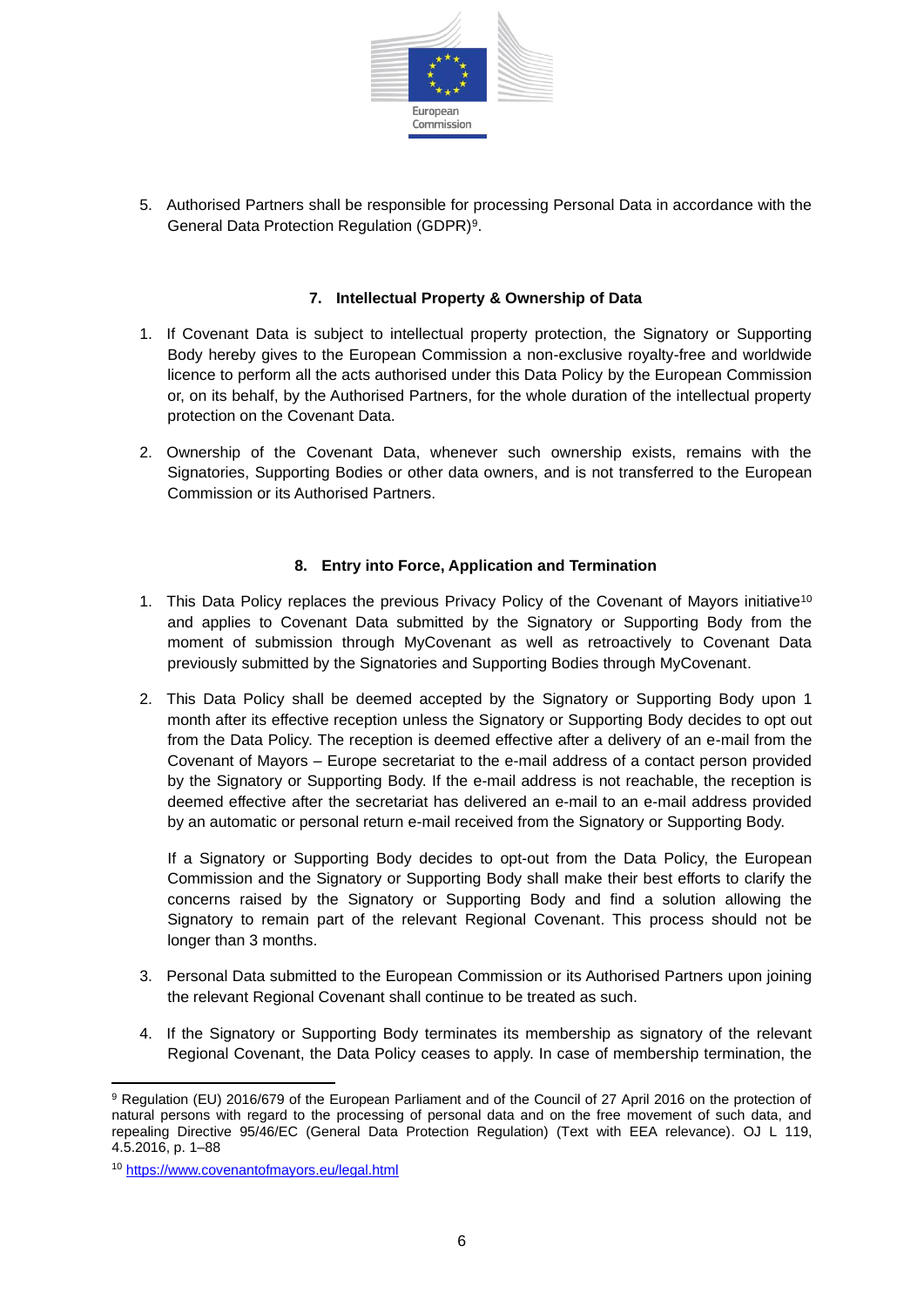

Signatory or Supporting Body may request to have its profile deleted from the public website of the relevant Regional Covenant. Covenant Data provided by the Signatory or Supporting Body before termination shall remain subject to the Data Policy and may continue to be used by the European Commission and its Authorised Partners in accordance with the Data Policy, with no limitation in time, in particular if it is aggregated or otherwise combined with Covenant Data from the other Signatories or Supporting Bodies that did not terminate their membership.

As the case may be, the licence on the intellectual property rights on the Covenant Data remains in force until the end of the legal protection of the Covenant Data.

5. This Data Policy may be subject to future modifications. In such case, the Signatory or Supporting Body shall be informed via appropriate means, which may include e-mail and notifications on the relevant Regional Covenant websites, and have a right to opt-out in case the Signatory or Supporting Body objects to such modification.

#### **9. Legal Grounds and Disclaimer**

- 1. Signatories and Supporting Bodies voluntarily commit to Regional Covenants. The relationship between them and the European Commission shall be interpreted in the light of the principle of sincere cooperation from Art. 4 par. 3 of the Treaty on the European Union, according to which the Union and the Member States shall, in full mutual respect, assist each other in carrying out tasks which flow from the Treaties. The European Union depends on the action of national public administrations, within the context of European Union law, for the implementation of its own policies, and to reach its objectives as provided in the European Union Treaties.
- 2. Any interested entities e.g. academic, scientific, and research communities can use the published Covenant Data (excluding Personal Data) for their own purposes. The European Commission, its Authorised Partners, the Signatories and Supporting Bodies do not hold responsibility for the quality and consequences of the use of the Covenant Data that has been made publicly available.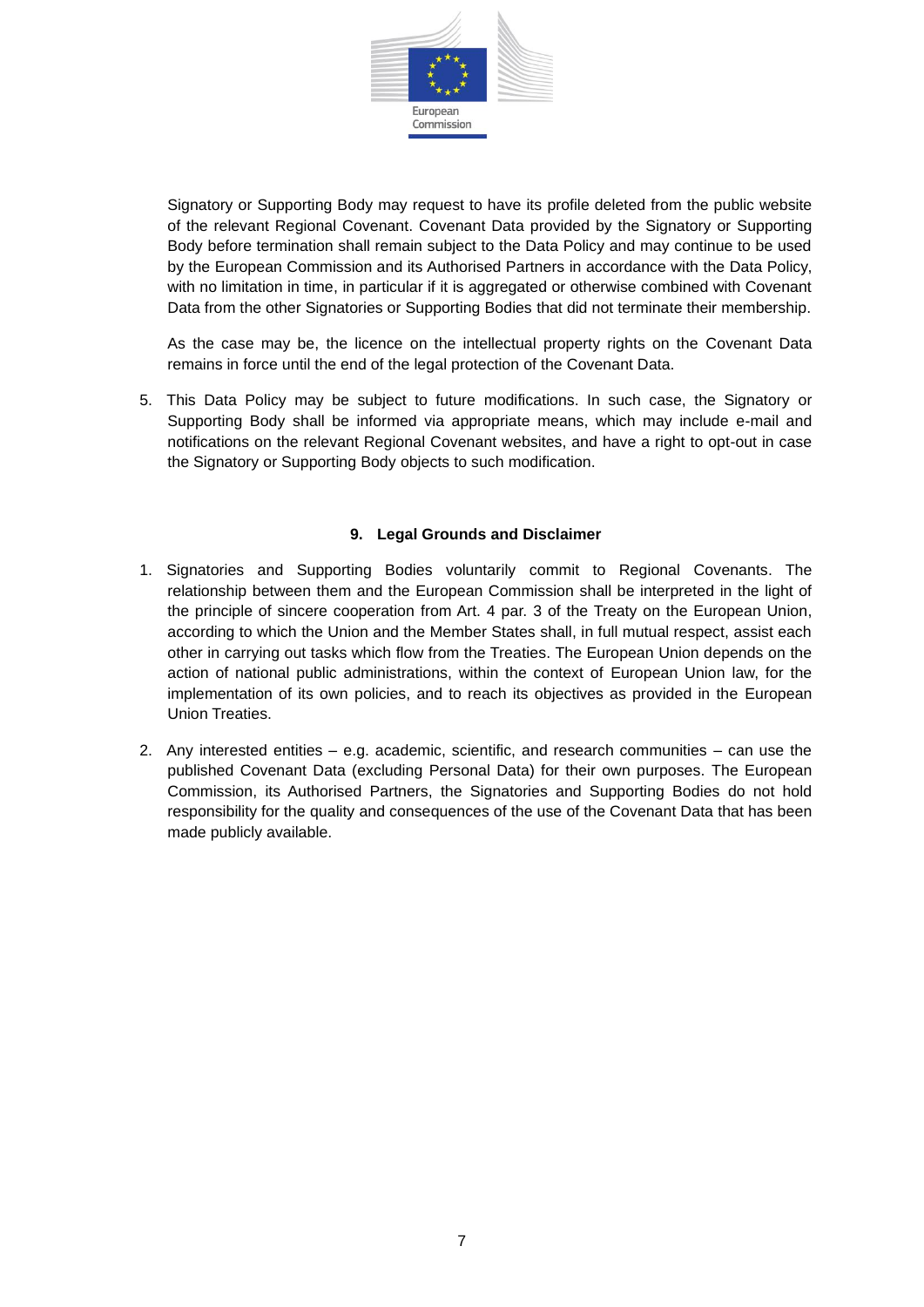

#### **ANNEXES**

## **I History and structure of the Global Covenant of Mayors for Climate and Energy**

The European Commission launched the Covenant of Mayors in 2008 to promote the implementation of EU's 2020 energy and climate targets through action at local level in the EU. The movement grew rapidly and merged with the Mayors Adapt initiative in 2015, becoming the Covenant of Mayors for Climate and Energy.

In parallel, the Covenant of Mayors spread first to EU's Eastern and Southern Neighbourhood countries and subsequently to several parts of Asia, Africa and the Americas, with several Regional Covenants being set up with the support in the European Commission.

January 2017 marked the official launch of the "Global Covenant of Mayors for Climate and Energy"<sup>11</sup> , bringing together the world's two major initiatives for cities: the Covenant of Mayors for Climate and Energy and the Compact of Mayors. Today, it represents the world's biggest bottom-up, city-led initiative on energy and climate, gathering signatory municipalities from all continents.

The Global Covenant of Mayors for Climate and Energy is structured as such:

- Regional and national Covenants, operating as local "chapters" of the Global Covenant, capitalising on the experience gained in the European Union and beyond. Each Regional Covenant is managed by a Secretariat, financed by the European Commission, which provides day-to-day services to the Signatories and Supporting Bodies in the corresponding region or country<sup>12</sup>.
- The Global Covenant of Mayors for Climate and Energy, bringing together previously mentioned regional and national Covenants, and supported by the Global Covenant of Mayors Secretariat and its partners.

#### **II Authorised Partners**

The EU-funded secretariats of the Regional Covenants are the primary entities providing a wide range of services to the Signatories and Supporting Bodies in the region. The Regional Covenant secretariats are collecting, storing, analysing, visualising or publishing Covenant Data at the regional level – in accordance with their obligations regarding Personal Data and Confidential Data, as defined in the present document. In addition, the Covenant of Mayors – Europe secretariat is entrusted with the task of hosting and managing MyCovenant, making Covenant Data publicly available in a permanent and stable manner, as well as ensuring the security of all Data stored on its designated servers – on behalf of the European Commission Services.

<sup>11</sup> <https://www.globalcovenantofmayors.org/>

 $12$  For example: the Covenant of Mayors – Europe refers to the European chapter of the Global Covenant of Mayors; it gathers local governments voluntarily committed to achieving and exceeding the EU climate and energy targets in Europe. It is supported by the Covenant of Mayors - Europe Office, based in Brussels, supported by the European Commission.